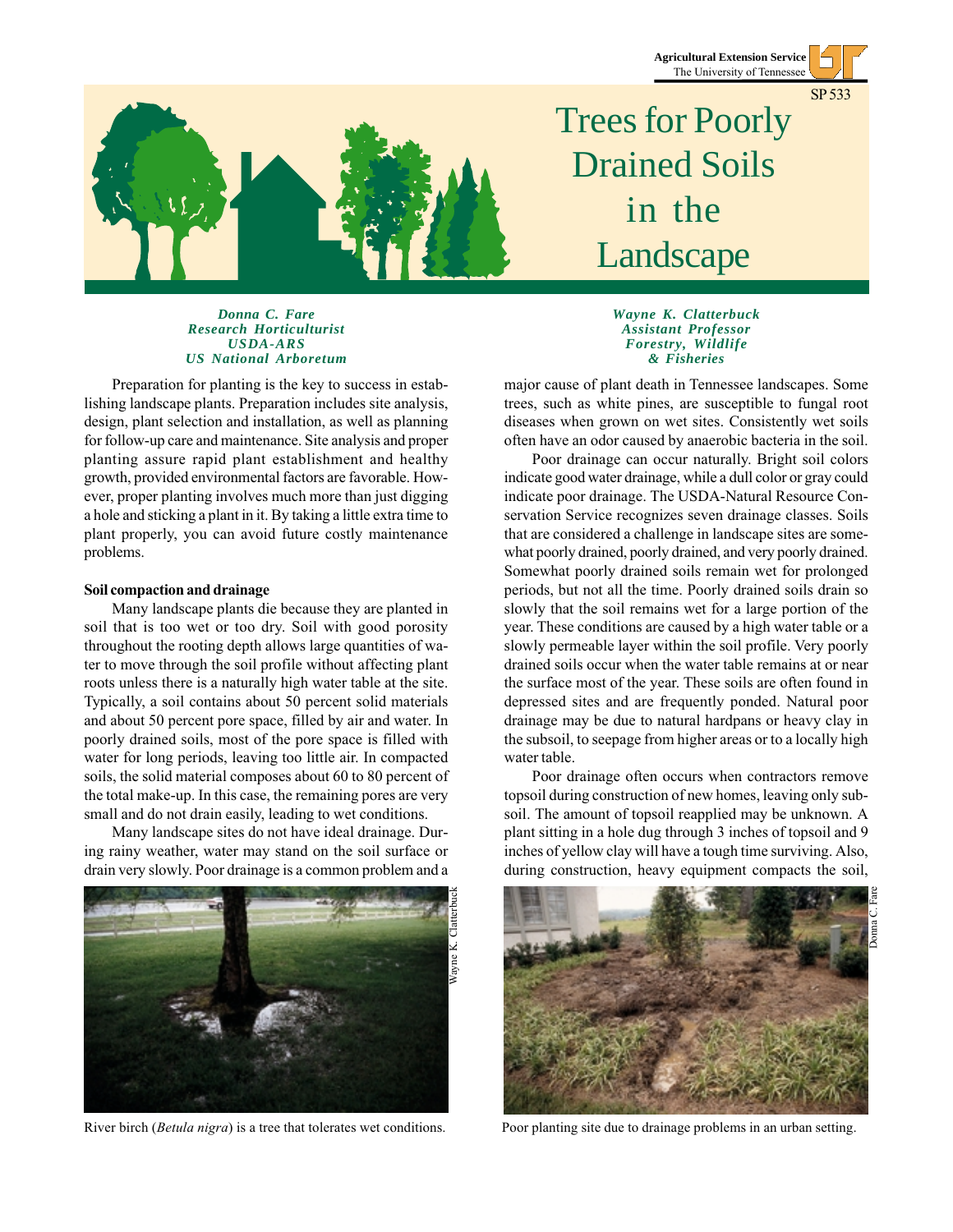which reduces air space. What little air space is left fills with water after a rain. Roots suffocate and die from lack of air. Shoots soon die from lack of water, since the roots are no longer functional. Poor drainage also is often a result of improper shaping of the yard, leading to ponding in low areas or around the foundation, or due to failure to properly remove runoff water from roofs, downspouts and streets.

An easy method to determine the drainage of a site is to dig a hole 12 inches long, 12 inches wide and 12 inches deep. Fill the hole with water. If the water drains in fewer than three hours, the drainage is excellent, and plants suited for dry locations will perform well. However, this method should be done only when the soil is moist. Poorly drained soils may drain excessively when the soil is dry giving the false impression of good drainage. Distributing large amounts of compost or organic material throughout the soil medium can greatly improve the water-holding capacity of the soil.



Figure 1. Drainage hole test.

If the water takes from three to 12 hours to drain, then the drainage is adequate for most landscape plants (about 1 inch per hour). If it takes more than 12 hours, then the drainage is poor. But before corrective action is taken, dig a little deeper to see if there is an impermeable layer of soil that is restricting water movement. Although it is difficult to change the soil, you can alter the site to minimize the poor physical drainage. Check several locations in the landscape. Select trees that are tolerant of the wet conditions or change the site to meet the needs of the plants.

Even if soil has not been removed or added during construction, the drainage patterns of unaltered native soils also may change. A hard pan may occur in areas that have had a lot of heavy equipment and traffic. A hard pan is a layer of soil, about 12-15 inches deep, that is extremely compacted and can obstruct good soil drainage. Deep tilling is recommended to break up this compacted layer of soil.

In areas where it would be difficult to use equipment, dig a dry well to break through the hard pan. After the planting hole is dug, use a post hole digger to dig a hole about 12- 15 inches deep in the bottom of the planting hole. Fill this hole (dry well) with porous material, such as gravel. Then plant the ornamental tree. The dry well should allow the soil to drain below the hard pan layer. This method will only work properly if the well actually goes all the way through the restrictive layer. If it doesn't, the well will hold water like the rest of the planting hole.

Another way to handle a drainage problem is to raise the height of the soil. Elevate the site by adding 10-12 inches of well-drained topsoil, compost or other organic matter to raise the planting zone. The amendment should be tilled into the soil to provide a homogenous medium for the plants. The root zone of the tree is then adequately above any poor

| <b>Botanical Name</b> | <b>Common Name</b>          | Height     | <b>Comments</b>                                                                                                                                                                                                                                                                    |
|-----------------------|-----------------------------|------------|------------------------------------------------------------------------------------------------------------------------------------------------------------------------------------------------------------------------------------------------------------------------------------|
| Acer rubrum           | Red Maple                   | $40 - 60'$ | One of the most popular landscape plants. Often found in native<br>bottomlands that may be flooded or under water for several months.<br>On landscape sites, these trees tolerate moist areas, but not flood-<br>ing. Several cultivars to choose for growth habit and fall color. |
| Asimina triloba       | PawPaw                      | $25 - 30'$ | Small native tree grown as a single or multi-trunk. Flowers before<br>leaves unfurl in spring. Sweet tasting fruit has considerable nutri-<br>tional value. Good yellow fall leaf color. Needs moist fertile soil.                                                                 |
| Betula nigra          | River Birch                 | $40 - 70'$ | Medium to fast growth rate. Attractive exfoliating bark. Best<br>adapted to moist soils and is usually found on native sites along<br>stream banks and bottomlands.                                                                                                                |
| Carpinus caroliniana  | Hornbeam                    | $20-30'$   | Small tree, often used as a multi-trunk tree. Dark green foliage in<br>summer and smooth slate gray bark. Fall leaf color is variable with<br>orange, yellow, and red. Does well in moist soils and can tolerate<br>some short-term flooding.                                      |
| Celtis spp.           | Hackberry<br>and Sugarberry | $50-70'$   | An urban-tolerant tree with gray and warty bark projections that<br>are attractive in winter. Small fruits are relished by birds. Best<br>growth is on river floodplains where soils are moist. Rounded,<br>vaselike crown is susceptible to ice damage.                           |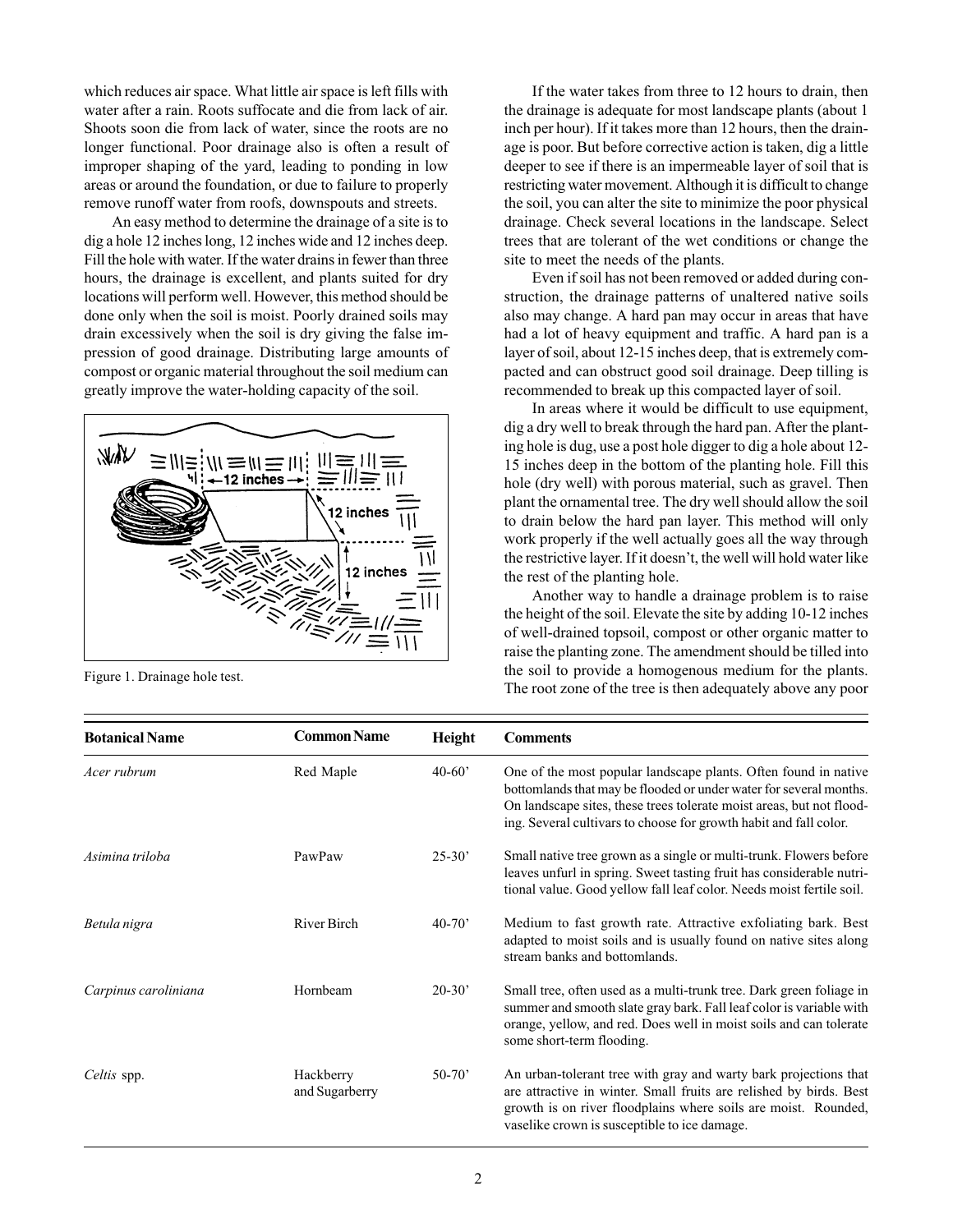| <b>Botanical Name</b>              | <b>Common Name</b>      | Height     | <b>Comments</b>                                                                                                                                                                                                                                                                                                                                        |
|------------------------------------|-------------------------|------------|--------------------------------------------------------------------------------------------------------------------------------------------------------------------------------------------------------------------------------------------------------------------------------------------------------------------------------------------------------|
| Crataegus viridis<br>'Winter King' | Winter King<br>Hawthorn | $20-35'$   | Small vase-shaped tree. Flowers in mid-May. Red fruit is showy in<br>late summer. Fall leaf color is red to purple. The species occurs<br>often in creek and river bottoms.                                                                                                                                                                            |
| Fraxinus pennsylvanica             | Green Ash               | $60 - 70'$ | A bottomland species that tolerates flooding. Often found along<br>water courses. Glossy green leaves turn yellow in the fall. Oval,<br>upright crown form with opposite branching pattern.                                                                                                                                                            |
| Ilex decidua                       | Possum Haw              | $10-25'$   | This native plant can be grown as a small tree or shrub. Foliage is<br>shiny green with attractive red fruit during winter. Several cultivars<br>available from nurseries.                                                                                                                                                                             |
| Liquidambar styraciflua            | Sweetgum                | $60 - 75$  | Natural habitat is river bottoms and is adaptable to many soils<br>including poorly drained. One of the best trees for fall leaf color.<br>Star-shaped leaves turn red, purple, yellow, and orange colors.<br>Narrow, pyramidal crown form.                                                                                                            |
| Magnolia virginiana                | Sweet Bay<br>Magnolia   | $20 - 25'$ | Small semi-evergreen tree. White flowers bloom sporadically dur-<br>ing early to mid summer. Tolerates moist soils and occasional flood-<br>ing.                                                                                                                                                                                                       |
| Nyssa sylvatica                    | <b>Black Gum</b>        | $30-50'$   | One of the most consistent native trees for outstanding red fall<br>color. Leaf color develops early in the fall. Canopy is somewhat<br>pyramidal or rounded. Endures a wide range of soil moisture, but<br>prefers an acid soil.                                                                                                                      |
| Platanus occidentalis              | Sycamore                | $75-100'$  | Large native tree with showy exfoliating bark exposing whitish<br>inner bark. Not often planted as a landscape tree, but allowed to<br>stay if located on an existing site. Naturally found along stream<br>banks and used in stream bank stabilization plantings. If used in a<br>landscape, allow a large area because it develops a massive canopy. |
| Quercus lyrata                     | Overcup oak             | $40 - 60'$ | Medium size native oak that develops a large canopy spread. Tol-<br>erates considerable flooding; often found in the backwater of the<br>Mississippi River. Great food source for fowl and wildlife.                                                                                                                                                   |
| Quercus macrocarpa                 | <b>Bur Oak</b>          | $60 - 70$  | Large oak that is usually found in floodplains. May be too large for<br>residential landscapes, but ideally suited for parks and large open<br>areas.                                                                                                                                                                                                  |
| Quercus phellos                    | Willow Oak              | $40 - 50'$ | Popular landscape oak because it has a distinct pyramidal canopy<br>and transplants easily. Found on native sites in bottomlands and<br>floodplains. Landscape performance is dependent on adequate<br>moisture and pH. Develops chlorotic foliage in limestone soils.                                                                                 |
| Salix babylonica                   | Weeping Willow          | $30 - 40'$ | Graceful weeping tree. Needs a moist site for good growth. S. alba<br>"Tristis' is a noteworthy selection with golden yellow stems. Wil-<br>lows are prone to limb breakage.                                                                                                                                                                           |
| Taxodium distichum                 | Bald-cypress            | $50-80'$   | Fast-growing native tree with a pyramidal canopy. Can tolerate<br>dry sites as well as wet sites. On extremely wet sites 'knees' may<br>develop. Cypress ponds are commonly found in West Tennessee.                                                                                                                                                   |
| Ulmus americana                    | American Elm            | $60 - 80'$ | Majestic, vase-shaped, large tree. Susceptible to Dutch Elm Dis-<br>ease. Urban-tolerant to wind, drought, and salt. Prefers moist soils<br>and tolerates short-duration flooding. U. alata and U. rubra -<br>winged and slippery elm - also tolerant of poorly drained soils.                                                                         |